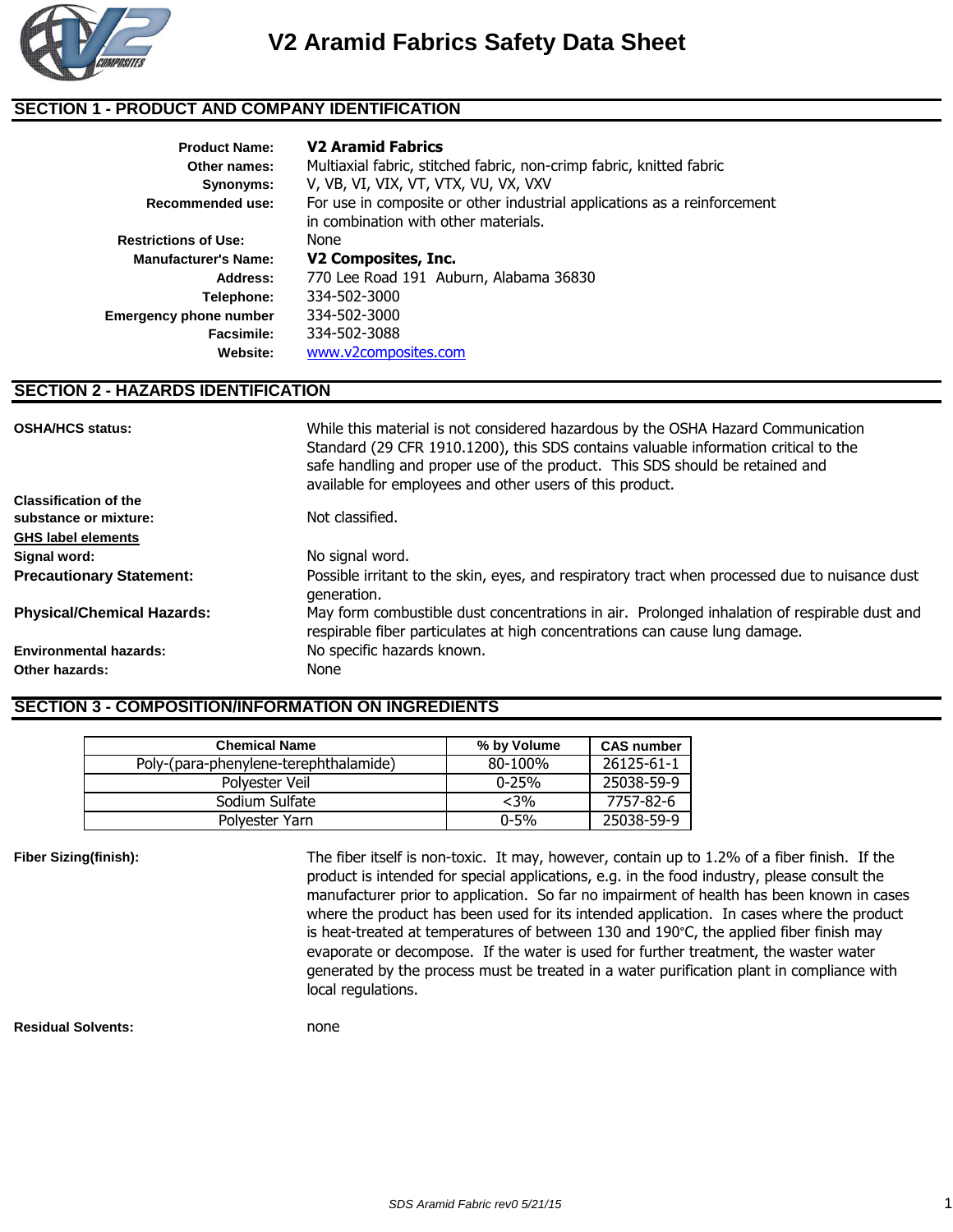

## **SECTION 4 - FIRST AID MEASURES**

| <b>Relevant routes of exposure</b> |                                                                                                                                                                                                                                                                     |
|------------------------------------|---------------------------------------------------------------------------------------------------------------------------------------------------------------------------------------------------------------------------------------------------------------------|
| Inhalation:                        | Remove from area to fresh air. If symptoms persist, contact a poison control center,<br>emergency room, or a physician for treatment information.                                                                                                                   |
| Eye Contact:                       | Remove contact lens and pour a gentle stream of warm water through the affected area<br>for 15 minutes. Do not rub or scratch eyes. If irritation persists, contact a poison<br>control center, emergency room, or physician as further treatment may be necessary. |
| <b>Skin Contact:</b>               | Remove contaminated clothing and shoes. Run cold water over the affected area for 15<br>minutes with mild soap. If irritation persists, seek medical attention.                                                                                                     |
| Ingestion:                         | Gently wipe or rinse the inside of the mouth with water. Drink plenty of water. Never<br>give anything by mouth to an unconscious person. Contact a poison control center,<br>emergency room, or physician for treatment information.                               |
| <b>Recommendations to doctor:</b>  | Treat symptomatically                                                                                                                                                                                                                                               |

## **SECTION 5 - FIRE FIGHTING MEASURES**

| <b>Suitable Extinguishing Media:</b>   | Use extinguising measures that are appropriate to local circumstances and the surrounding<br>environment.       |
|----------------------------------------|-----------------------------------------------------------------------------------------------------------------|
| <b>Unsuitable Extinguishing Media:</b> | none known                                                                                                      |
| Specific Hazards from the chemical     |                                                                                                                 |
| during a fire:                         | Carbon oxides, Nitrogen oxides(No <sub>x</sub> ), volatile organic compounds, Hydrogen cyanide                  |
| Special protective actions for fire-   |                                                                                                                 |
| fighters:                              | Wear self-contained breathing apparatus (SCBA), MSHA/NIOSH(approved or equivalent) and<br>full protective gear. |

## **SECTION 6 - ACCIDENTAL RELEASE MEASURES**

| <b>Personal Precautions:</b>      | Do not breathe dust. Use personal protection equipment recommended in Section 8.    |
|-----------------------------------|-------------------------------------------------------------------------------------|
| <b>Environmental Precautions:</b> | No special precautions are needed in case of a release or spill.                    |
| <b>Containment:</b>               | This material will settle out of the air. Prevent from spreading by covering.       |
| Methods for clean up:             | Use an industrial vacuum cleaner with a high efficiency filter to clean up dust     |
|                                   | Sweep or gather up material and place in proper container for disposal or recovery. |
|                                   | Use vacuuming or wet sweeping methods instead of dry sweeping.                      |

#### **SECTION 7 - HANDLING AND STORAGE**

| Handling:                        | Avoid dust formation, do not breath dust and wear personal protective equipment.                                 |
|----------------------------------|------------------------------------------------------------------------------------------------------------------|
| Advice on storage compatibility: | Incompatible with strong acids and bases. Keep away from direct sunlight.                                        |
| Storage:                         | Store in compliance with the relevant regulations and in accordance with good handling<br>and storage practices. |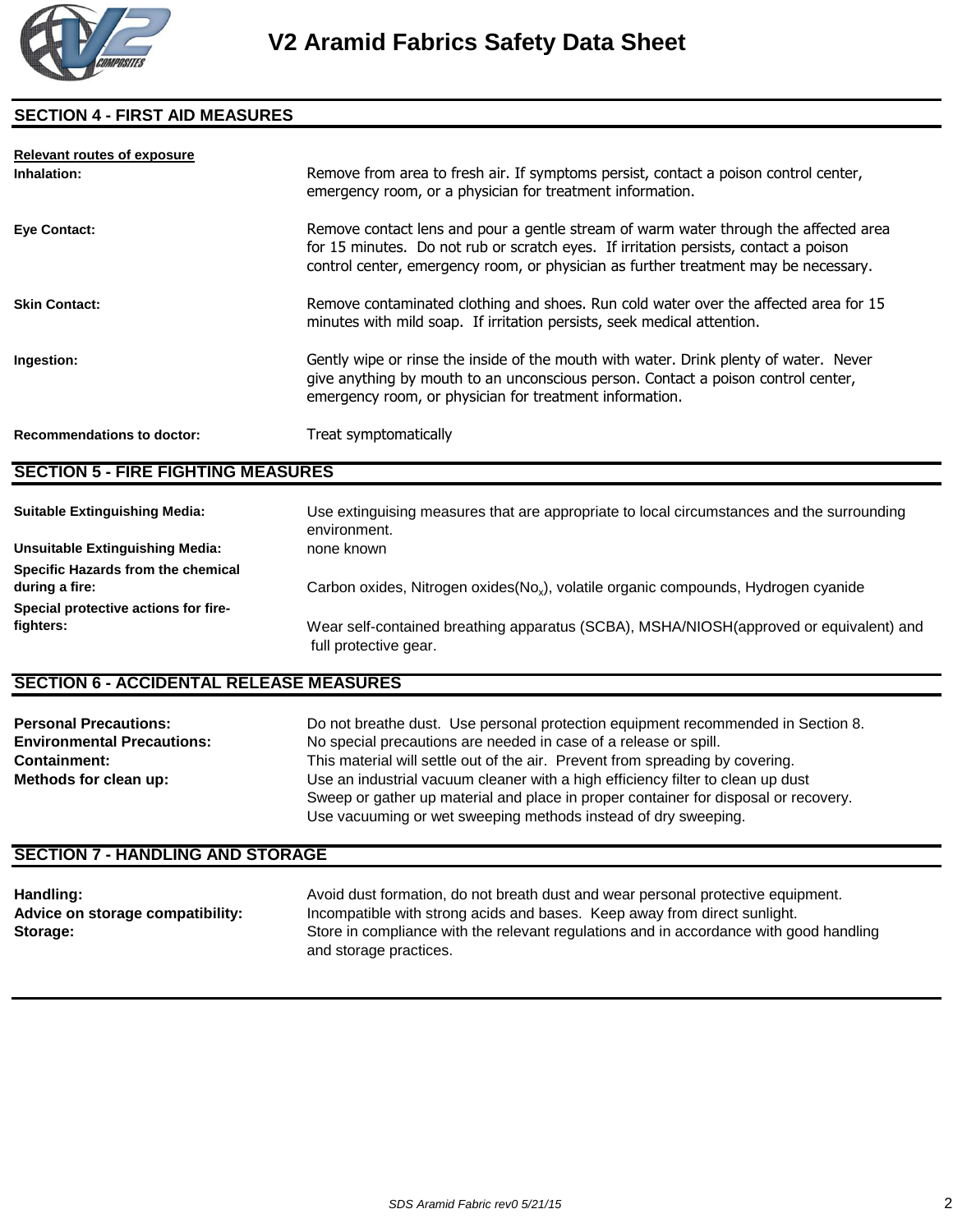

# **SECTION 8 - EXPOSURE CONTROLS/PERSONAL PROTECTION**

| <b>Exposure Guidelines:</b>  | This product does not contain any hazardous materials with occupational exposure limits established by the<br>region specific regulatory bodies.                                                                                                                                                                                              |
|------------------------------|-----------------------------------------------------------------------------------------------------------------------------------------------------------------------------------------------------------------------------------------------------------------------------------------------------------------------------------------------|
| <b>Other Guidelines:</b>     | Exposure Limits: p-Aramid fibers as such are not subject to any exposure regulation. P-Aramid respirable fiber-<br>shaped particulates(RFP) may be released from pulp, cut-fiber and staple fiber or may be formed during<br>abrasive processing of Twaron and it is recommended to keep these levels below 1 RFP per cm <sup>3</sup> of air. |
| <b>Engineering Controls:</b> | Use local exhaust or general room/dilution ventilation sufficient to control dust. Proper routine housekeeping<br>should be instituted to ensure dust does not accumulate on surfaces. Also provide eyewash stations.                                                                                                                         |
|                              | Respiratory Protection: In case of insufficient ventilation wear suitable respiratory equipment. This is required in cases where a maximum<br>concentration of 1 RFP/ml of air is exceeded. Recommended filter type: P2.                                                                                                                      |
| <b>Eye Protection:</b>       | Generally not required when manually handling yarn. Wear safety glasses with side shields in the vicinity of<br>rapidly rotating yarn processing equipment.                                                                                                                                                                                   |
| <b>Hand Protection:</b>      | None. Slight skin irritation has been observed in isolated cases: Protective gloves.                                                                                                                                                                                                                                                          |
| <b>Skin Protection:</b>      | Long sleeved shirts and pants are advised.                                                                                                                                                                                                                                                                                                    |
| <b>Hygiene Measures:</b>     | Wash hands before and after breaks. Wear clean, body-covering clothing. Good personal hygiene and the use<br>of barrier creams, caps, protective gloves, cotton coveralls or long sleeved loose fitting clothing will maximize<br>comfort. Use proper ventilation as dust may occur.                                                          |

## **SECTION 9 - PHYSICAL AND CHEMICAL PROPERTIES**

| <b>Physical State:</b>                 | <b>Solid Fiber</b>   |
|----------------------------------------|----------------------|
| <b>Appearance/Color:</b>               | Yellow               |
| Odor:                                  | <b>Odorless</b>      |
| <b>Odor Threshold:</b>                 | <b>NA</b>            |
| <b>Vapor Pressure:</b>                 | <b>NA</b>            |
| <b>Vapor Density:</b>                  | NA                   |
| pH:                                    | <b>NA</b>            |
| Density:                               | 1.44 $g/cm^{3}$      |
| Solubility (wt.% in water):            | Insoluble            |
| Solubility in other solvents:          | Strong sulfuric acid |
| <b>Melting/Freezing Point:</b>         | Decomposes           |
| <b>Boiling Point:</b>                  | <b>NA</b>            |
| <b>Flash Point:</b>                    | <b>NA</b>            |
| <b>Evaporation Rate:</b>               | <b>NA</b>            |
| <b>Flammability:</b>                   | Not flammable        |
| <b>Explosive limits:</b>               | NA                   |
| Partition coefficient: n-octanol/water | <b>NA</b>            |
| <b>Auto Ignition Temp:</b>             | <b>NA</b>            |
| <b>Decomposition Temp:</b>             | $>500^\circ$ C       |
| <b>Viscosity:</b>                      | NA                   |
| <b>Volume % Volatile:</b>              | none                 |
|                                        |                      |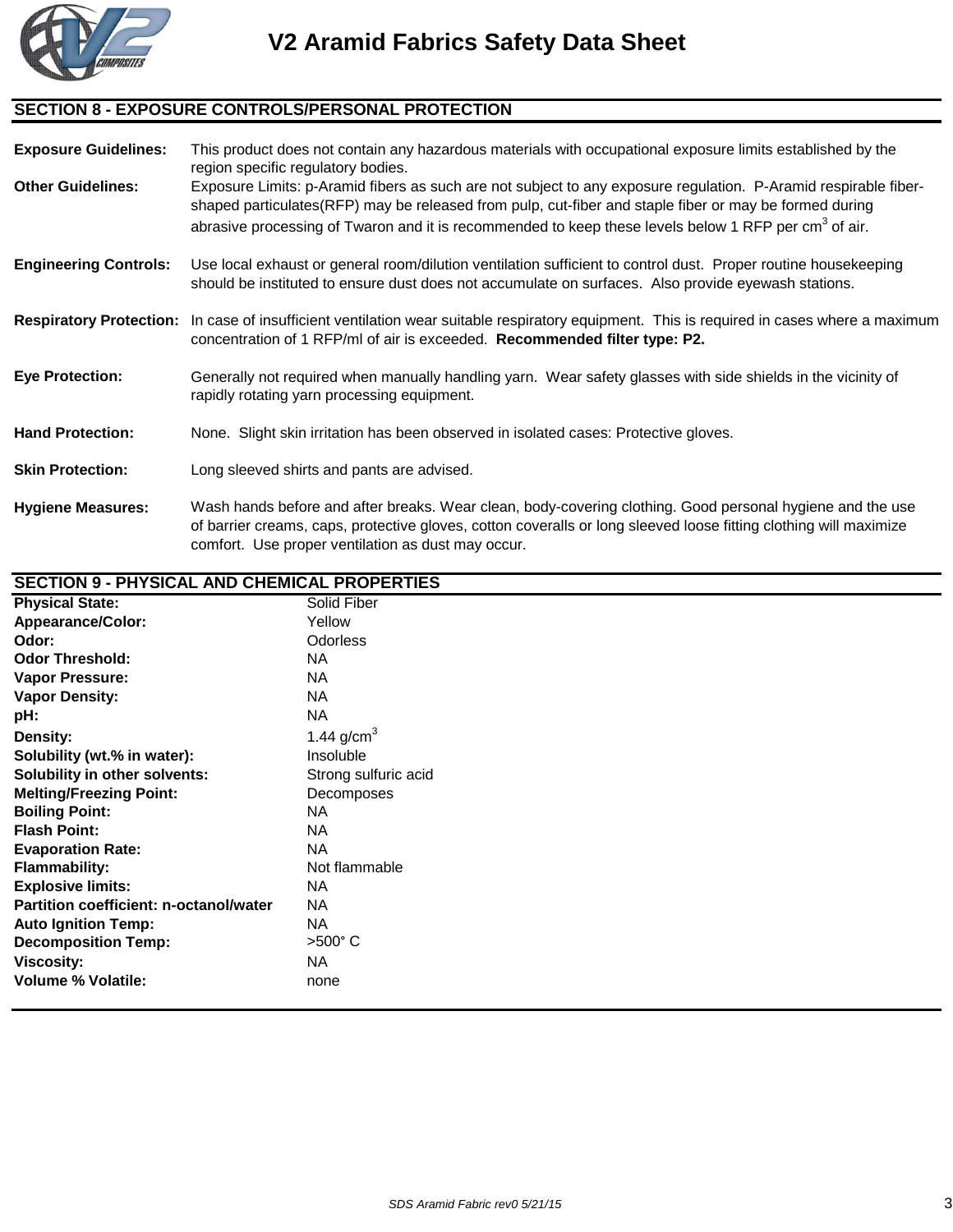

| <b>SECTION 10 - STABILITY AND REACTIVITY</b>                                                                                |                                                                                                                                                                                                                                                                                                                                                                                                                                                                                                                                |             |                    |                                                                                           |
|-----------------------------------------------------------------------------------------------------------------------------|--------------------------------------------------------------------------------------------------------------------------------------------------------------------------------------------------------------------------------------------------------------------------------------------------------------------------------------------------------------------------------------------------------------------------------------------------------------------------------------------------------------------------------|-------------|--------------------|-------------------------------------------------------------------------------------------|
| <b>Reactivity:</b>                                                                                                          | Stable under proper handling conditions.                                                                                                                                                                                                                                                                                                                                                                                                                                                                                       |             |                    |                                                                                           |
| <b>Conditions to avoid:</b>                                                                                                 | Exposure to UV-rays. Temperatures above 500°C. To avoid thermal decomposition, do not<br>overheat.                                                                                                                                                                                                                                                                                                                                                                                                                             |             |                    |                                                                                           |
| Incompatible materials:                                                                                                     | Strong acids, strond bases                                                                                                                                                                                                                                                                                                                                                                                                                                                                                                     |             |                    |                                                                                           |
| <b>Hazardous Decomposition</b><br><b>Products:</b>                                                                          | Cabon monoxide(CO), Carbon dioxide(CO <sub>2</sub> ), Organic materials, Hydrogen cyanide                                                                                                                                                                                                                                                                                                                                                                                                                                      |             |                    |                                                                                           |
| <b>Hazardous Polymerization:</b>                                                                                            | Hazardous polymerization does not occur.                                                                                                                                                                                                                                                                                                                                                                                                                                                                                       |             |                    |                                                                                           |
| <b>SECTION 11 - TOXICOLOGICAL INFORMATION</b>                                                                               |                                                                                                                                                                                                                                                                                                                                                                                                                                                                                                                                |             |                    |                                                                                           |
| <b>Acute toxicity:</b>                                                                                                      |                                                                                                                                                                                                                                                                                                                                                                                                                                                                                                                                |             |                    | Product does not present an acute toxicity hazard based on known or supplied information. |
| <b>Chemical Name</b>                                                                                                        | LB50 Oral                                                                                                                                                                                                                                                                                                                                                                                                                                                                                                                      |             | <b>LD50 Dermal</b> | <b>LC50 Inhalation</b>                                                                    |
| Poly-(para-phenylene-terephthalamide                                                                                        | >7500mg/kg (Rat)                                                                                                                                                                                                                                                                                                                                                                                                                                                                                                               |             |                    |                                                                                           |
| <b>Chronic toxicity:</b>                                                                                                    | Respirable p-aramid fiber has been classified by the International Agency for Research on Cancer<br>(IARC) as not classifiable as to carcinogenicity to humans (Group 3). Based on animal studies,<br>long term exposures to high doses of respirable fibers could lead to pulmonary inflammation and<br>chronic lung disease.                                                                                                                                                                                                 |             |                    |                                                                                           |
| <b>Carcinogenicity:</b>                                                                                                     | The table below indicates whether each agency has listed any ingredient as a carcinogen.                                                                                                                                                                                                                                                                                                                                                                                                                                       |             |                    |                                                                                           |
| <b>Chemical Name</b>                                                                                                        | <b>ACGIH</b>                                                                                                                                                                                                                                                                                                                                                                                                                                                                                                                   | <b>IARC</b> | <b>NTP</b>         | <b>OSHA</b>                                                                               |
| Poly-(para-phenylene-terephthalamide                                                                                        |                                                                                                                                                                                                                                                                                                                                                                                                                                                                                                                                | Group 3     |                    |                                                                                           |
| Legend:<br>IARC: (International Agency for Research on Cancer)<br>Group 3: Not Classifiable as to Carcinogenicity in Humans |                                                                                                                                                                                                                                                                                                                                                                                                                                                                                                                                |             |                    |                                                                                           |
| <b>Mutagenicity:</b>                                                                                                        | Not determined                                                                                                                                                                                                                                                                                                                                                                                                                                                                                                                 |             |                    |                                                                                           |
| <b>Target Organ Effects:</b>                                                                                                | Skin, respiratory system                                                                                                                                                                                                                                                                                                                                                                                                                                                                                                       |             |                    |                                                                                           |
| <b>SECTION 12 - ECOLOGICAL INFORMATION</b>                                                                                  |                                                                                                                                                                                                                                                                                                                                                                                                                                                                                                                                |             |                    |                                                                                           |
| <b>Ecotoxicity effects:</b>                                                                                                 | Contains no substances known to be hazardous for the environment.                                                                                                                                                                                                                                                                                                                                                                                                                                                              |             |                    |                                                                                           |
| <b>Persistance and Degradability:</b>                                                                                       | Not readily biodegradable.                                                                                                                                                                                                                                                                                                                                                                                                                                                                                                     |             |                    |                                                                                           |
| <b>Bioaccumulative potential:</b>                                                                                           | Not applicable.                                                                                                                                                                                                                                                                                                                                                                                                                                                                                                                |             |                    |                                                                                           |
| <b>SECTION 13 - DISPOSAL CONSIDERATIONS</b>                                                                                 |                                                                                                                                                                                                                                                                                                                                                                                                                                                                                                                                |             |                    |                                                                                           |
| <b>Disposal Method:</b>                                                                                                     | This material, as supplied, is not a hazardous waste according to Federal regulations<br>(40 CFR 261). This material could become a hazardous waste if it is mixed with or otherwise<br>comes in contact with a hazardous waste, if chemical additions are made to this material,<br>or if the material is processed or otherwise altered. Consult 40 CFR 261 to determine whether<br>the altered material is a hazardous waste. Consult the appropriate state, regional, or local<br>regulations for additional requirements. |             |                    |                                                                                           |